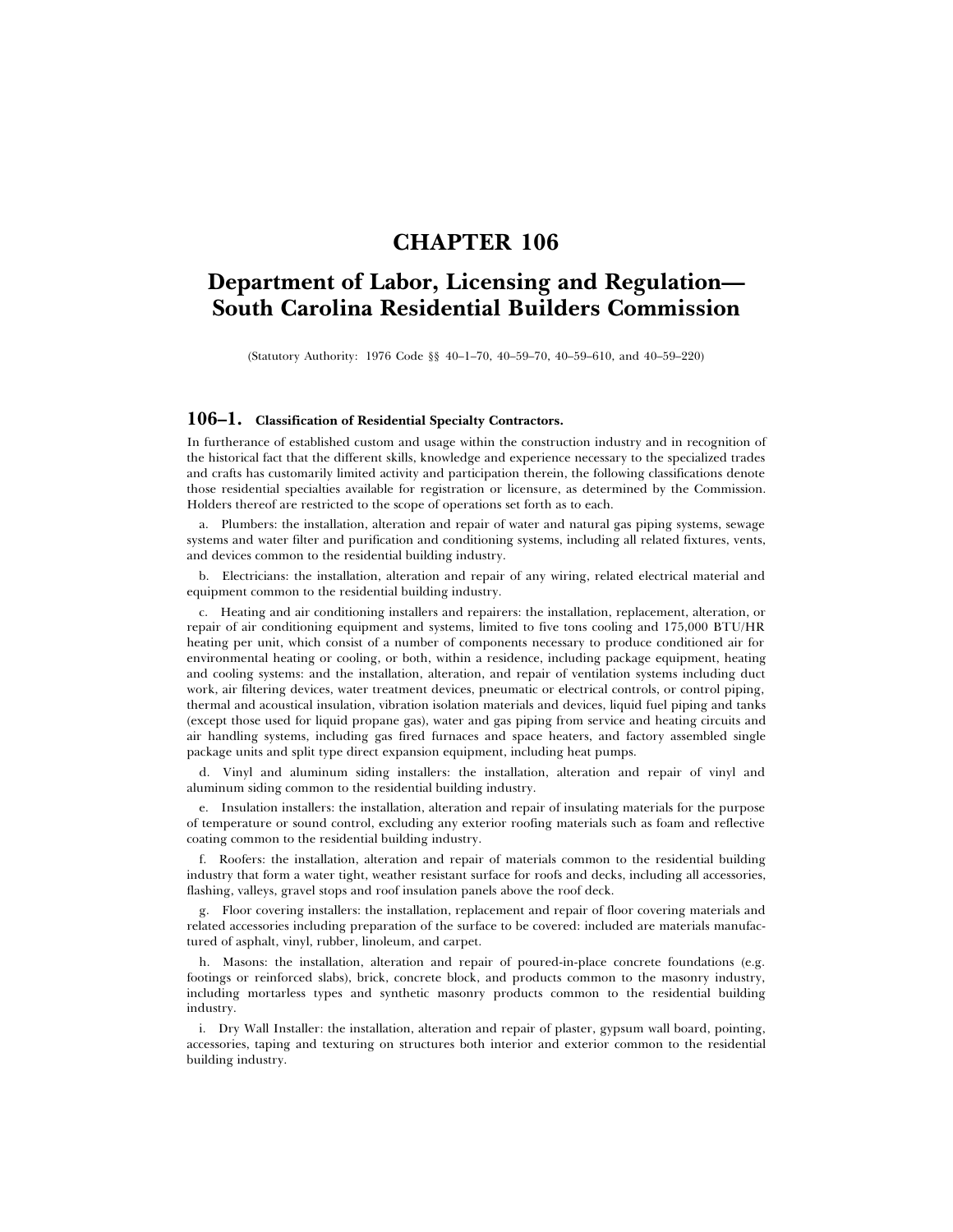j. Carpenters: the installation, alteration and repair of rough and general carpentry work on new and existing structures including accessories and related hardware common to the residential building industry.

k. Stucco installers: the installation, alteration and repair of stucco finishes, including Exterior Insulation and Finish Systems (EIFS), which is defined as multi-layered exterior wall systems consisting of a durable water proof finish coat, a reinforced base coat, and insulation board, all secured to plywood or other substance by means of an adhesive and/or mechanical attachment.

l. Painters/Wallpaperers: the application of materials common to the painting and decorating industry for protective or decorative purposes, includes surface preparation, caulking, sanding and cleaning preparatory to painting common to the residential building industry: and the installation, alteration and repair of surface coverings such as vinyls, wallpapers, and cloth fabrics, decorative texturing, taping and finishing of drywall in conjunction with surface painting only common to the residential building industry.

m. Solar Panel Installers: Fabricating, assembling, installing, and replacing solar panels and related components common to the residential building industry. Roof mounting of solar panels shall only be performed by a licensed Residential Builder, registered Residential Specialty Contractor with a Roofer classification or a General Contractor with General Roofing or Specialty Roofing licensed by the South Carolina Contractor's Licensing Board. Wiring and connections shall only be performed by a licensed Residential Builder, licensed Residential Electrician or a Mechanical Contractor with Electrical classification licensed by the South Carolina Contractor's Licensing Board. If a roof requires structural upgrades for the mounting and installing of solar panels, any structural upgrading of the roof must be performed by a licensed Residential Builder, or a registered Residential Specialty Contractor with a Carpenter classification or a licensed General Contractor with Building or Structural Framing classifications.

**HISTORY: Amended by State Register Volume 17, Issue No. 5, Part III, eff May 28, 1993; State Register Volume 21, Issue No. 6, Part 2, eff June 27, 1997; State Register Volume 29, Issue No. 1, eff January 28, 2005; SCSR42–5 Doc. No. 4778, eff May 25, 2018.**

#### **106–2. Residential Specialty Contractors License.**

As provided by Section 40–59–220, the Commission finds that the following residential specialty classifications must be licensed after examination satisfactorily demonstrating that an applicant is qualified to engage in a residential specialty contractor classification. When the cost of an undertaking to be performed by a licensed residential specialty contractor exceeds five thousand dollars, the licensee must obtain an executed surety bond in an amount approved by the Commission not less than ten thousand dollars.

a. Heating and Air Conditioning Installer and Repairers, effective July 1, 2004, except that applicants who have lawfully engaged in this classification in good standing for not less than two years prior to July 1, 2004, shall be issued a license without examination upon surrender of the proper registration card and compliance with all other requirements for licensure. In the event that such license, issued without examination, is allowed to lapse or expire for more than three years or is suspended or revoked, examination shall be required for the license to be re-issued.

b. Plumbers, effective July 1, 2004, except that applicants who have lawfully engaged in this classification in good standing for not less than two years prior to July 1, 2004, shall be issued a license without examination upon surrender of the proper registration card and compliance with all other requirements for licensure. In the event that such license, issued without examination, is allowed to lapse or expire for more than three years or is suspended or revoked, examination shall be required for the license to be re-issued.

c. Electricians, effective July 1, 2004, except that applicants who have lawfully engaged in this classification in good standing for not less than two years prior to July 1, 2004, shall be issued a license without examination upon surrender of the proper registration card and compliance with all other requirements for licensure. In the event that such license, issued without examination, is allowed to lapse or expire for more than three years or is suspended or revoked, examination shall be required for the license to be re-issued.

**HISTORY: Amended by State Register Volume 17, Issue No. 5, Part III, eff May 28, 1993; State Register Volume 29, Issue No. 1, eff January 28, 2005; State Register Volume 37, Issue No. 6, eff June 28, 2013; State Register Volume 40, Issue No. 5, Doc. No. 4630, eff May 27, 2016; SCSR42–5 Doc. No. 4777, eff May 25, 2018.**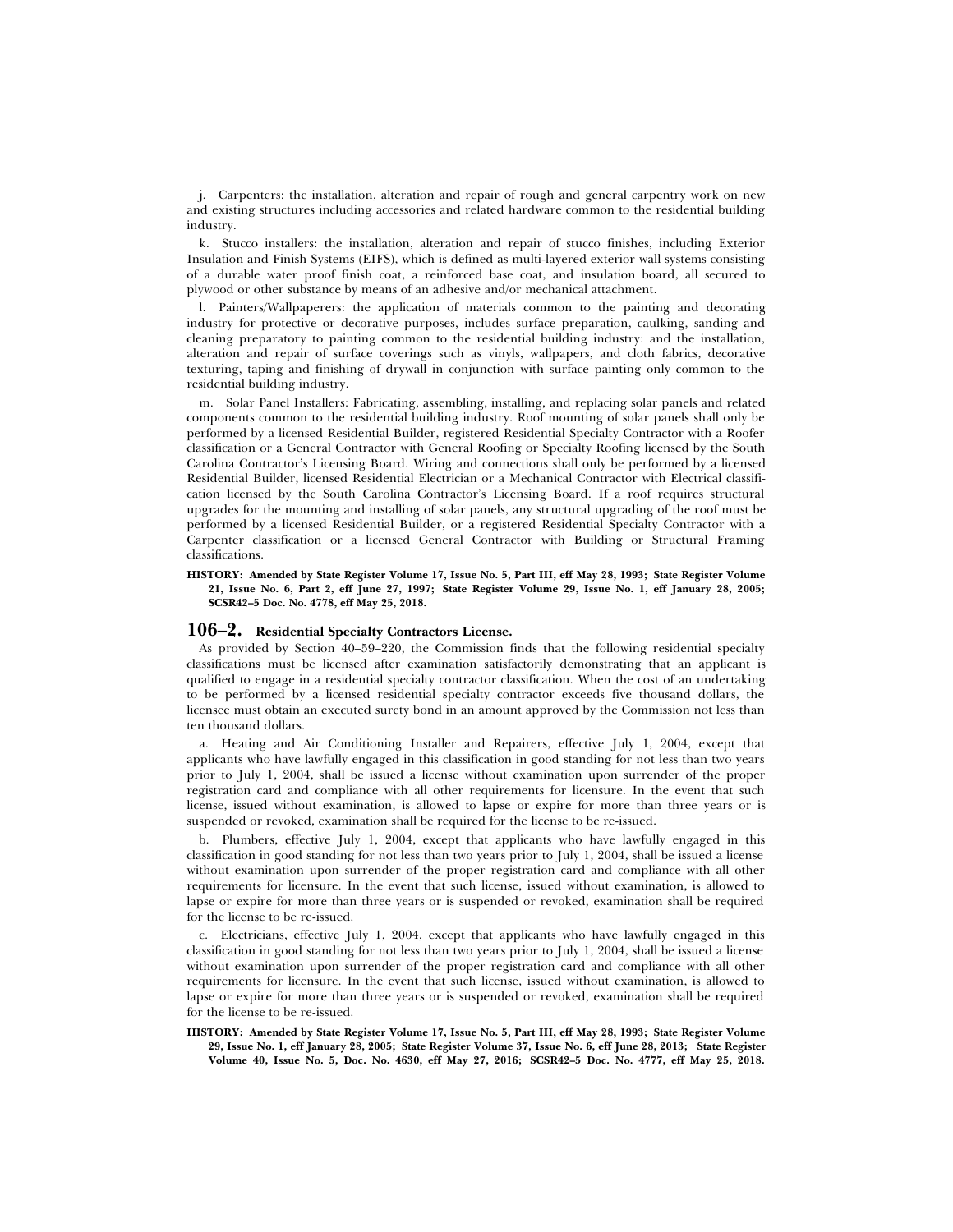#### **106–3. Initial Fees.**

The Commission may charge fees as shown in South Carolina Code of Regulations Chapter 10–38 and on the South Carolina Residential Builders Commission website at http://llr.sc.gov/POL/Residential Builders/.

**HISTORY: Amended by State Register Volume 17, Issue No. 5, Part III, eff May 28, 1993; State Register Volume 29, Issue No. 1, eff January 28, 2005; State Register Volume 39, Issue No. 6, Doc. No. 4518, eff June 26, 2015.**

#### **106–4. Qualifications for Home Inspectors.**

A. Any person desiring to be licensed as a home inspector, without examination by the commission shall file with the commission an application on forms provided by the commission showing to the satisfaction of the commission that he is currently certified or licensed as a building or home inspector after written examination by an organization or other entity approved by the commission: and

1. Has a minimum of one year of experience as a home inspector under the direction and direct supervision of a licensed home inspector, residential builder, general contractor, engineer, or architect: or

2. Has performed a minimum of fifty residential inspections, as evidenced by the name, address, telephone number, and summary page of each inspection being submitted for review.

Upon filing a completed application and payment of the required fees, the commission shall issue the applicant a license to engage in the business of home inspection in this State.

B. Any person desiring to be licensed by examination as a home inspector shall file with the commission an application of forms provided by the commission showing to the satisfaction of the commission that he:

1. Has performed a minimum of fifty home inspections within one year prior to January 1, 1996, as evidenced by the name, address, telephone number, and summary page of each inspection being submitted for review. This provision shall apply only to persons filing an application with the commission before January 1, 1997: or

2. Has a minimum of one year of experience as a home inspector under the direction and direct supervision of a licensed home inspector, residential builder, general contractor, engineer, or architect: or

3. Has successfully completed a formal course of training or study in home inspection approved by the commission.

Upon filing of a completed application and copy of the required fees, the applicant shall be entitled to take the home inspectors licensing examination as prescribed by the commission. Upon successful completion of the examination and payment of the licensing fee, the commission shall issue the applicant a license to engage in the business of home inspection in this State. A passing score is seventy or better.

**HISTORY: Amended by State Register Volume 17, Issue No. 5, Part III, eff May 28, 1993; State Register Volume 29, Issue No. 1, eff January 28, 2005.**

#### **106–5. Emergency License and Registration**

A. In the instance of an event declared to be an emergency by the governor, the department, as defined by S.C. Code Ann. § 40–59–20(2), is authorized to issue emergency licenses and registrations for out-of-state builders and specialty contractors.

B. To qualify for an emergency license or registration, an individual, at the time of application, must submit a verification letter issued by the state in which the applicant's principal place of business is located (home state) as proof that his or her license is in good standing. The emergency license or registration may be issued only to the individual shown on the home-state license. The home-state license must have been issued by examination; a ''grandfathered'' license or registration will not be accepted as proof of licensure.

C. In addition to proof of home state licensure, an applicant must also provide:

1. An emergency license application;